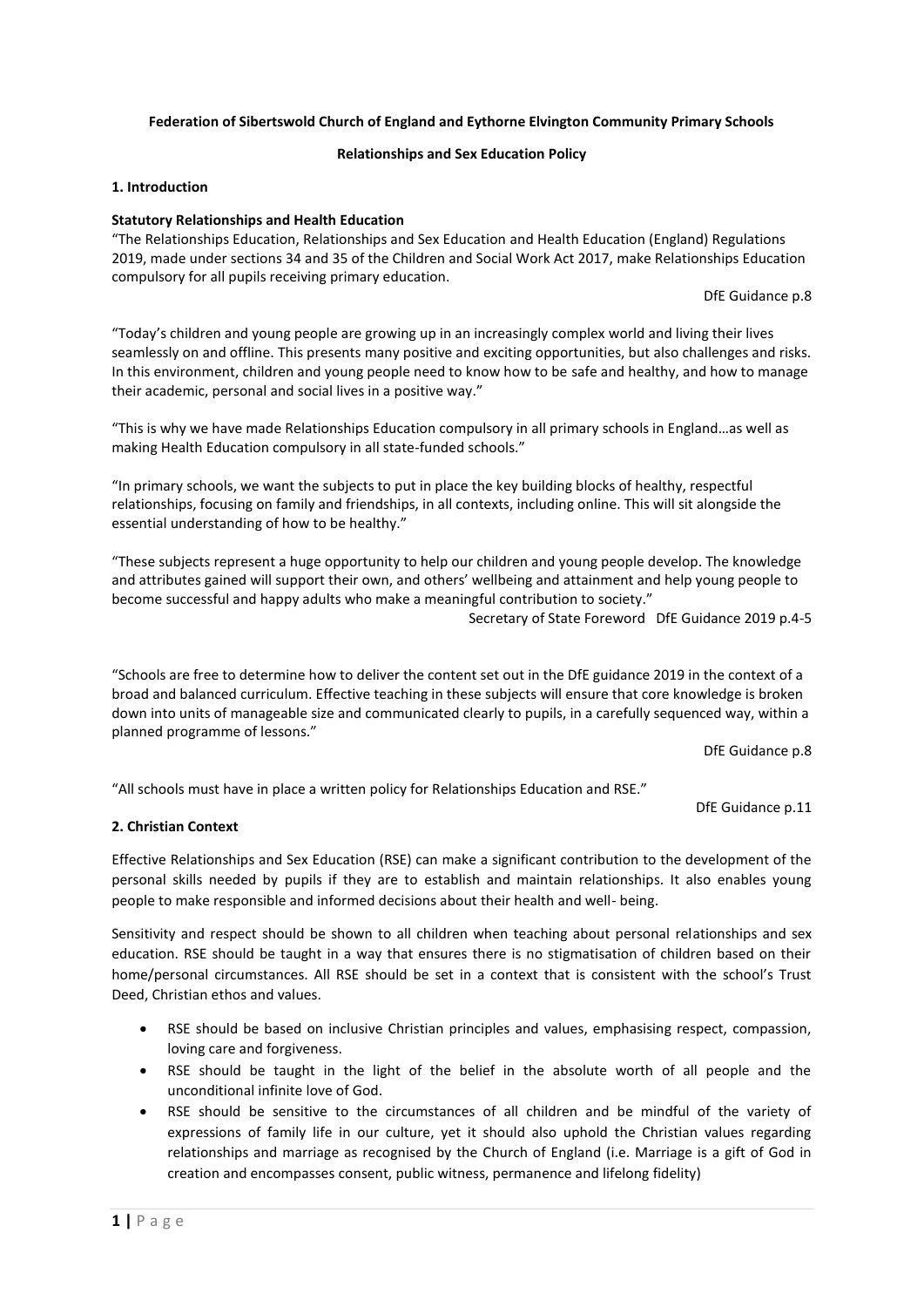- Issues regarding human sexuality should be addressed sensitively
- The exploration of reproduction and sexual behaviour within the Science curriculum should stand alongside the exploration of relationships, values and morals and Christian belief

Whilst children are given the opportunity to explore their own attitudes, values and beliefs and to develop an individual moral code that will guide their actions, this is exercised within an understanding of the right of people to hold their own views within a framework of respect for others.

## **3. Relationships Education**

# *What does the DfE statutory guidance on Relationships Education expect children to know by the time they leave primary school?*

Relationships Education in primary schools will cover 'Families and people who care for me', 'Caring friendships', 'Respectful relationships', 'Online relationships', and 'Being safe'.

The expected outcomes for each of these elements can be found further on in this policy. The way the Jigsaw Programme covers these is explained in the mapping document: Jigsaw 3-11 and Statutory Relationships and Health Education.

Whilst the Relationships Puzzle (unit) in Jigsaw covers most of the statutory Relationships Education, some of the outcomes are also taught elsewhere in Jigsaw e.g. the Celebrating Difference Puzzle helps children appreciate that there are many types of family composition and that each is important to the children involved. This holistic approach ensures the learning is reinforced through the year and across the curriculum.

## **4. Health Education**

# *What does the DfE statutory guidance on Health Education expect children to know by the time they leave primary school?*

Health Education in primary schools will cover 'Mental wellbeing', 'Internet safety and harms', Physical health and fitness', Healthy eating', 'Drugs, alcohol and tobacco', 'Health and prevention', 'Basic First Aid', 'Changing adolescent body'.

The expected outcomes for each of these elements can be found further on in this policy. The way the Jigsaw Programme covers these is explained in the mapping document: Jigsaw 3-11 and Statutory Relationships and Health Education.

Although the Healthy Me Puzzle (unit) in Jigsaw covers most of the statutory Health Education, some of the outcomes are taught elsewhere in Jigsaw e.g. emotional and mental health is nurtured every lesson through the Calm me time, social skills are grown every lesson through the Connect us activity and respect is enhanced through the use of the Jigsaw Charter.

Also, teaching children about puberty is now a statutory requirement which sits within the Health Education part of the DfE guidance within the 'Changing adolescent body' strand, and in Jigsaw this is taught as part of the Changing Me Puzzle (unit).

Again, the mapping document transparently shows how the Jigsaw whole-school approach spirals the learning and meets all statutory requirements and more.

## **5. Sex Education**

The DfE Guidance 2019 (p.23) recommends that all primary schools 'have a sex education programme tailored to the age and the physical and emotional maturity of the pupils.

However, 'Sex Education is not compulsory in primary schools'. (p. 23)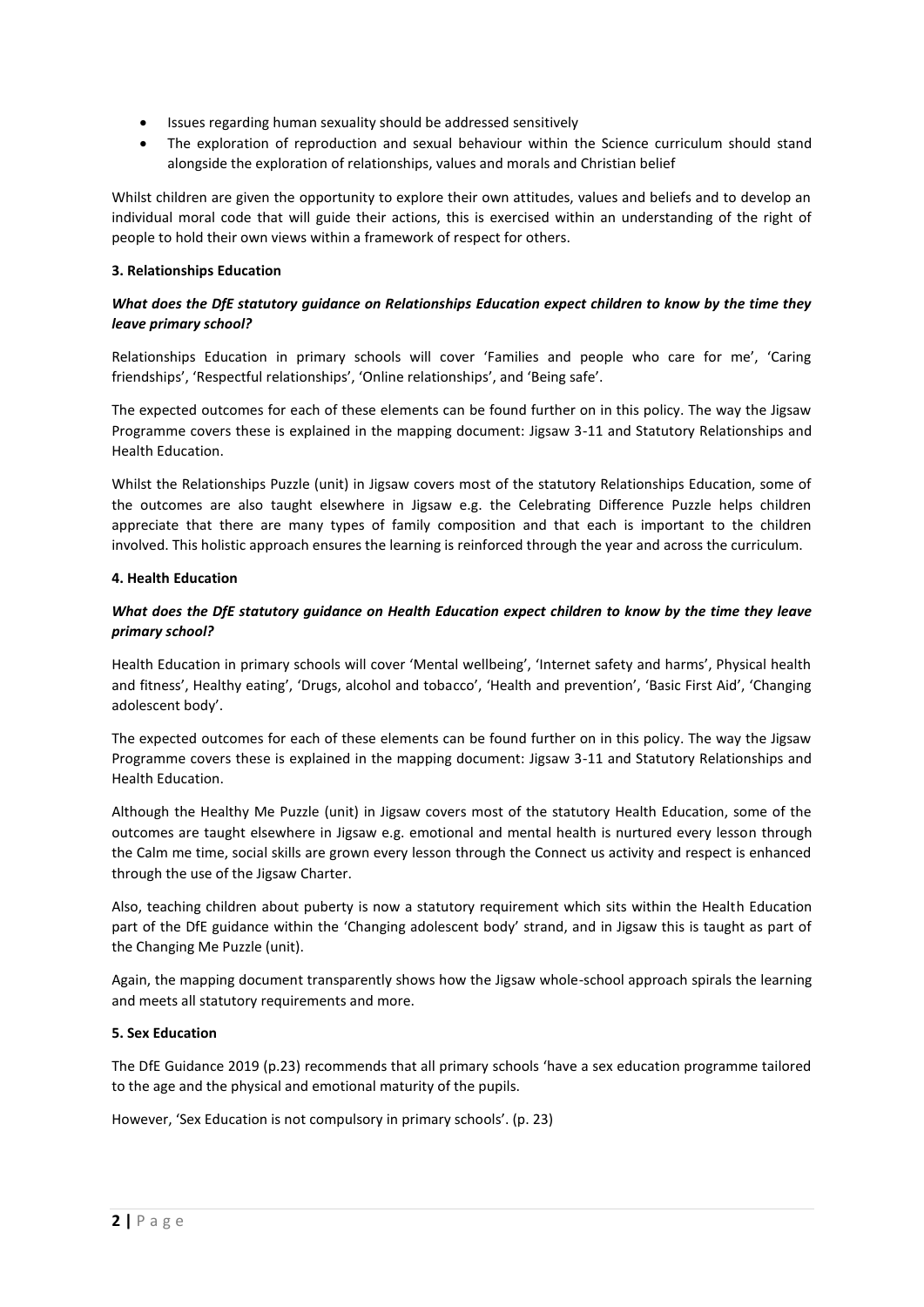Schools are to determine the content of sex education at primary school. Sex education 'should ensure that both boys and girls are prepared for the changes that adolescence brings and – drawing on knowledge of the human life cycle set out in the national curriculum for science - how a baby is conceived and born'.

Within our federation of schools, we believe children should understand the facts about human reproduction before they leave primary school. We define Sex Education as understanding human reproduction.

RSE is delivered through planned programmes within Science, RE and PSHE. Occasionally, issues about RSE may arise spontaneously in other lessons where it is not the main focus of the lesson. This is not considered to be part of the planned RSE curriculum and consideration must be given as parents or carers cannot withdraw their children in these circumstances.

Delivery of RSE is through the following curriculum topics (examples only):

Science:

- Life and Living Processes
- Ourselves
- Healthy Living
- Growth

RE:

- Friends, Family and Community
- The Natural World
- Christianity
- Ourselves and the Community

#### PSHE

We intend to teach sex education as part of PSHE in which case parents have the right to withdraw their child. See attached appendix for details of the 'Changing Me' unit of the Jigsaw programme used by the school. This unit of Jigsaw will be taught in the summer term. Parents will be informed by letter about the content before the unit is taught.

## **6. Parents' right to request their child be excused from Sex Education**

"Parents have the right to request that their child be withdrawn from some or all of sex education delivered as part of statutory Relationships and Sex Education" DfE Guidance p.17

As our federation of schools, puberty is taught as a statutory requirement of Health Education and covered by our Jigsaw PSHE Programme in the 'Changing Me' unit. We conclude that sex education refers to Human Reproduction, and therefore inform parents of their right to request their child be withdrawn from the PSHE lessons that explicitly teach this i.e. the Jigsaw Changing Me unit e.g.

Year 4, Lesson 2 (Having a baby)

Year 5, Lesson 4 (Conception)

Year 6, Lesson 4 (Conception, birth)

## **7. Equality**

RSE will be delivered in line with the school's Equalities Statement within an atmosphere of mutual respect. The DfE Guidance 2019 (p. 15) states, "Schools should ensure that the needs of all pupils are appropriately met, and that all pupils understand the importance of equality and respect. Schools must ensure they comply with the relevant provisions of the Equality Act 2010 under which sexual orientation and gender reassignment are amongst the protected characteristics. Resources selected to support the programme will be free from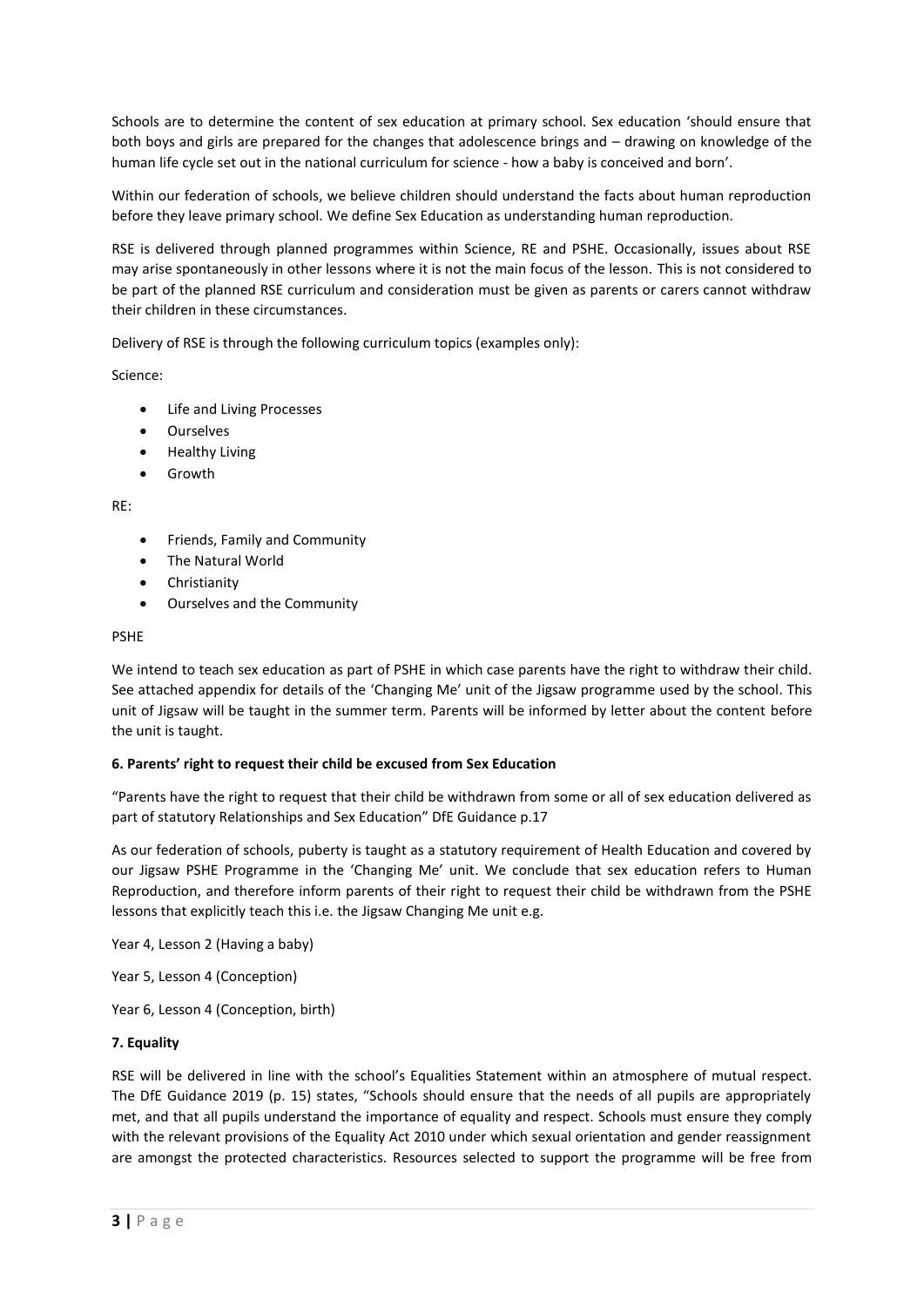cultural bias wherever possible and will avoid gender stereotyping. RSE will be available to all pupils regardless of gender, culture or disability.

### **8. Other Issues**

## Child Protection

See Safeguarding Policy (With reference to Abuse, Forced Marriages and Female Genital Mutilation where appropriate). Always discuss concerns with the designated member of staff.

### Personal Beliefs

Beliefs and attitudes of teachers should not influence their teaching of RSE.

Language and Ground Rules in RSE lessons

- No one will feel forced to answer a personal question
- No one will be forced to take part in discussions
- Language used should be easily understood by all
- Correct names for body parts will be used
- Meanings of words will be explained in a simple, factual way

#### **9. Policy Review**

The RSE Policy is reviewed every two years and approved by the HeadTeachers of both schools within the federation.

#### **Appendix 1**

#### **PSHE Resources by Jigsaw linked to RSE**

Year R

| Topic              | Aim                                                       |
|--------------------|-----------------------------------------------------------|
| My Body            | Understand that everyone is unique and special            |
| Respecting My body | Can express how they feel when change happens             |
| Growing up         | Understand and respect changes they see in themselves     |
| Growth & Change    | Understand & respect the changes they see in other people |

Year 1

| Topic                   | Aim                                                   |
|-------------------------|-------------------------------------------------------|
| Life Cycles             | Begin to understand life cycles of animals and humans |
| Changing Me             | Identify changes in me and what has stayed the same   |
| My Changing Body        | Identify how I have changed since I was a baby        |
| Boys' and Girls' bodies | Identify how boys are different from girls            |
| $\cdots$                |                                                       |

Year 2

| Topic                     | Aim                                                                  |
|---------------------------|----------------------------------------------------------------------|
| Life Cycles in Nature     | Recognise life cycles in nature                                      |
| Growing from Young to Old | Explain process of growing from young to old                         |
| The Changing Me           | Identify how I have changed since I was a baby                       |
| Boys' and Girls' Bodies   | Understand physical differences and appreciate that some parts of my |
|                           | body are private                                                     |

Year 3

| Topic                  | Aim                                                                  |
|------------------------|----------------------------------------------------------------------|
| <b>How Babies Grow</b> | Understand between conception and growing up a lot of changes happen |
| <b>Babies</b>          | Understand how babies grow and develop before being born             |
| Outside Body Changes   | Understand that our bodies need to change in order to have babies    |